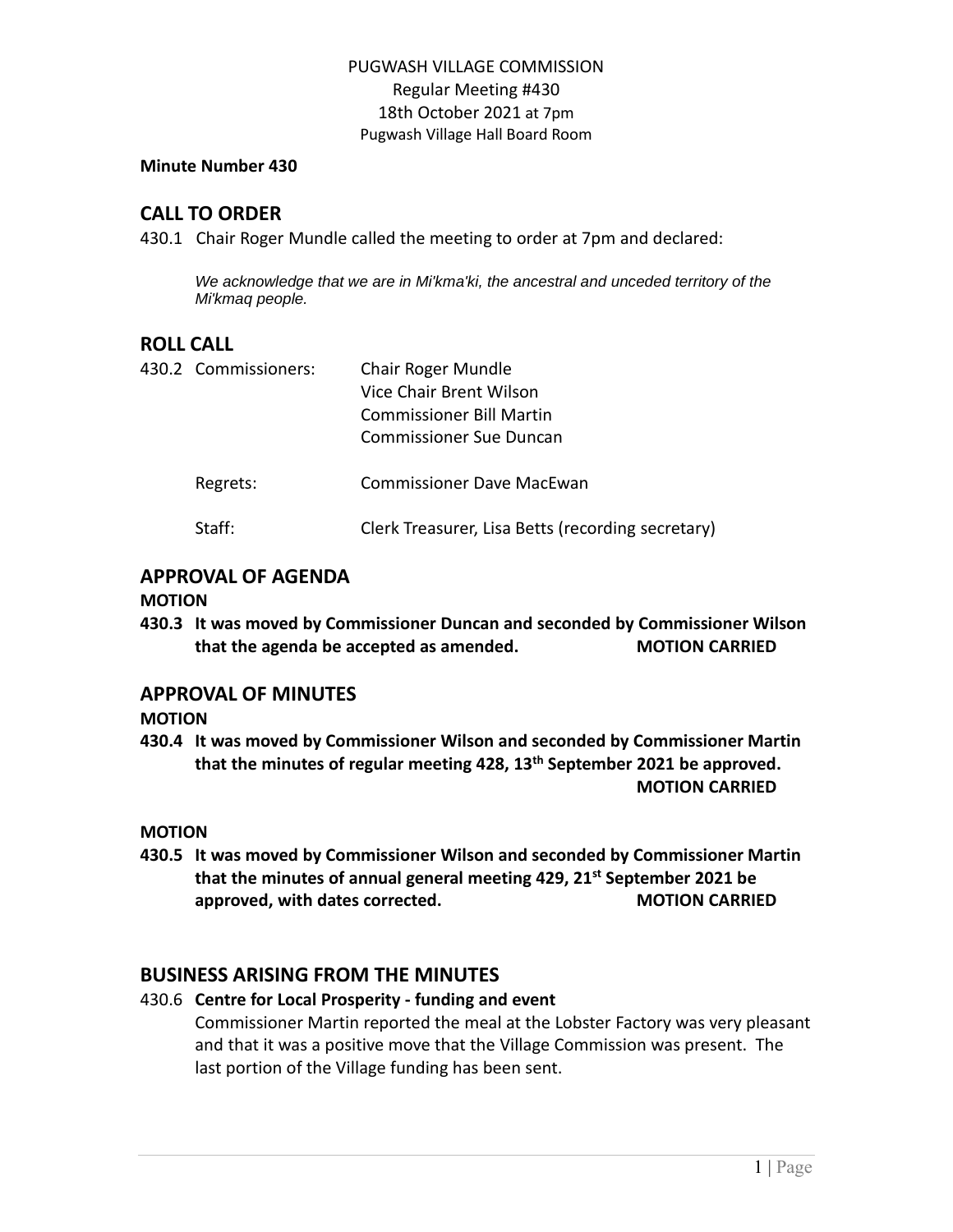430.7 **Annual General Meeting (AGM) -** Pugwash Harbourfront Centre Commissioner Duncan commented on the poor attendance of the public at the AGM. There was some speculation of this was due to COVID, the location or publicity. The meeting had been advertised in the usual manner with posters, the newsletter, social media and the Village website. Commissioner Martin asked that a news release should also be sent to local news media.

# **ACTION LIST**

- 430.8 Completed tasks include:
	- 430.8.1 **Capital Reserves.** Upon investigation, the very poor interest rate given by Scotiabank outweighed the savings made by maintaining a higher balance in the regular bank account. Other, bigger Villages keep all funds in the same bank account and simply earmark funds for reserves. The Clerk said that, for now, this would be the more cost efficient strategy for the Village of Pugwash.
	- 430.8.2 **Village Hall roof.** No tenders were received. The tender will be updated and re-released.
	- 430.8.3 **Recreational vehicle dumping station in Pugwash.** A request has been sent to Council.
	- 430.8.4 **List of existing Village policies** and a list of the model policies available from the Association of Municipal Administrators has been sent to the Commission, in particular to the Policy Review Committee. All policies are available in full from the Village website.
	- 430.8.5 **Nova Scotia Department of Public Works (NSPW)**. An invitation to make a presentation to the Commission has been sent to Area Manager for Adam Cameron, along with a long list of questions and requests. Mr Cameron hopes to attend a meeting soon.
	- 430.8.6 **47 Water Street (formerly known as the Tides Inn).** A request for clarity of the ownership or jurisdiction of the property frontage of has been sent by the Municipality to NSPW.

430.9 Incomplete tasks - updates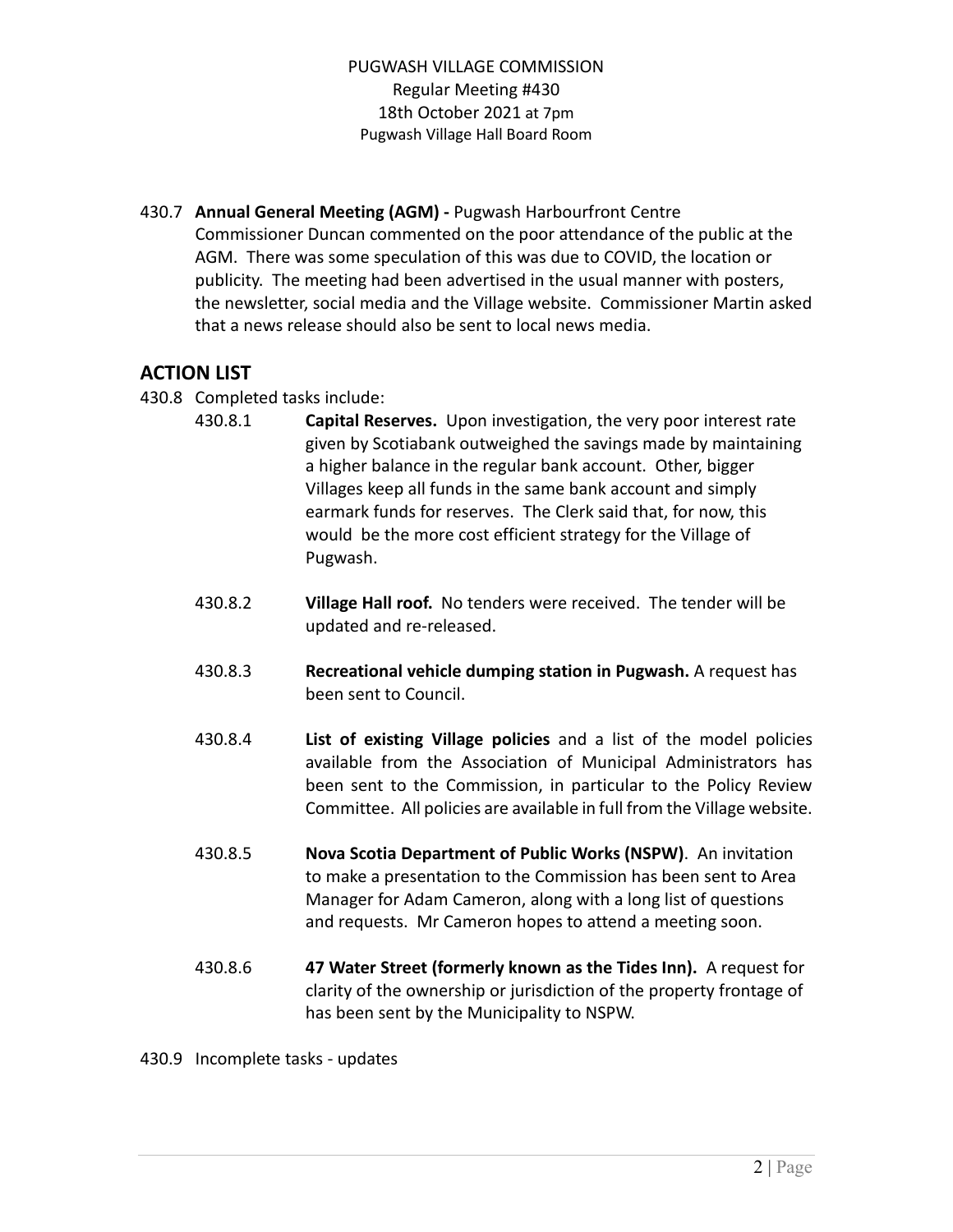430.9.1 **Village Hall washroom tender.** Plans are being developed. Investigating what building permissions may be required by the Municipality.

# **PRESENTATION**

430.10None.

# **CORRESPONDENCE**

430.11 **Healthy Communities Initiative**. The second application for the federal was denied. Thrive Outside project. Now there is a known reduced budget (see minute 430.11 below), new plans are being formulated.

Councilor Houghtaling was in the gallery and was able to give an update on the "Fit Trails" equipment that is part of this project. The Municipality is working on a Memorandum of Understanding and will be installing the equipment.

# **COMMITTEE REPORTS**

## **430.12 Clerk Treasurer's Reports**

430.12.1 **Grant application -** to Gaelic Affairs has been submitted for the Gaelic signage with links to the Village website for pronunciation assistance.

## 430.12.2 **Regular funding of Pugwash and Area Recreation**

Councilor Houghtaling was invited to speak on a proposal to have the Municipality of the County of Cumberland set aside a certain amount in their recreation budget to fund a Village hired and supervised recreation and culture seasonal employee. The proposal would include a hire period to at least meet the minimum number of hours employment required to qualify for Employment Insurance. This proposal has not yet been presented to Council. The Commission agreed it would be appropriate for the County to regularly assist in a recreation program in Pugwash and area where this is already provided by the Municipality in the now dissolved towns of Parrsboro and Springhill.

# **MOTION**

**430.12.3 It was moved by Commissioner Martin and seconded by Commissioner Duncan to ask the Municipality of Cumberland County to formalize an arrangement for annual funding for Recreational services. MOTION CARRIED**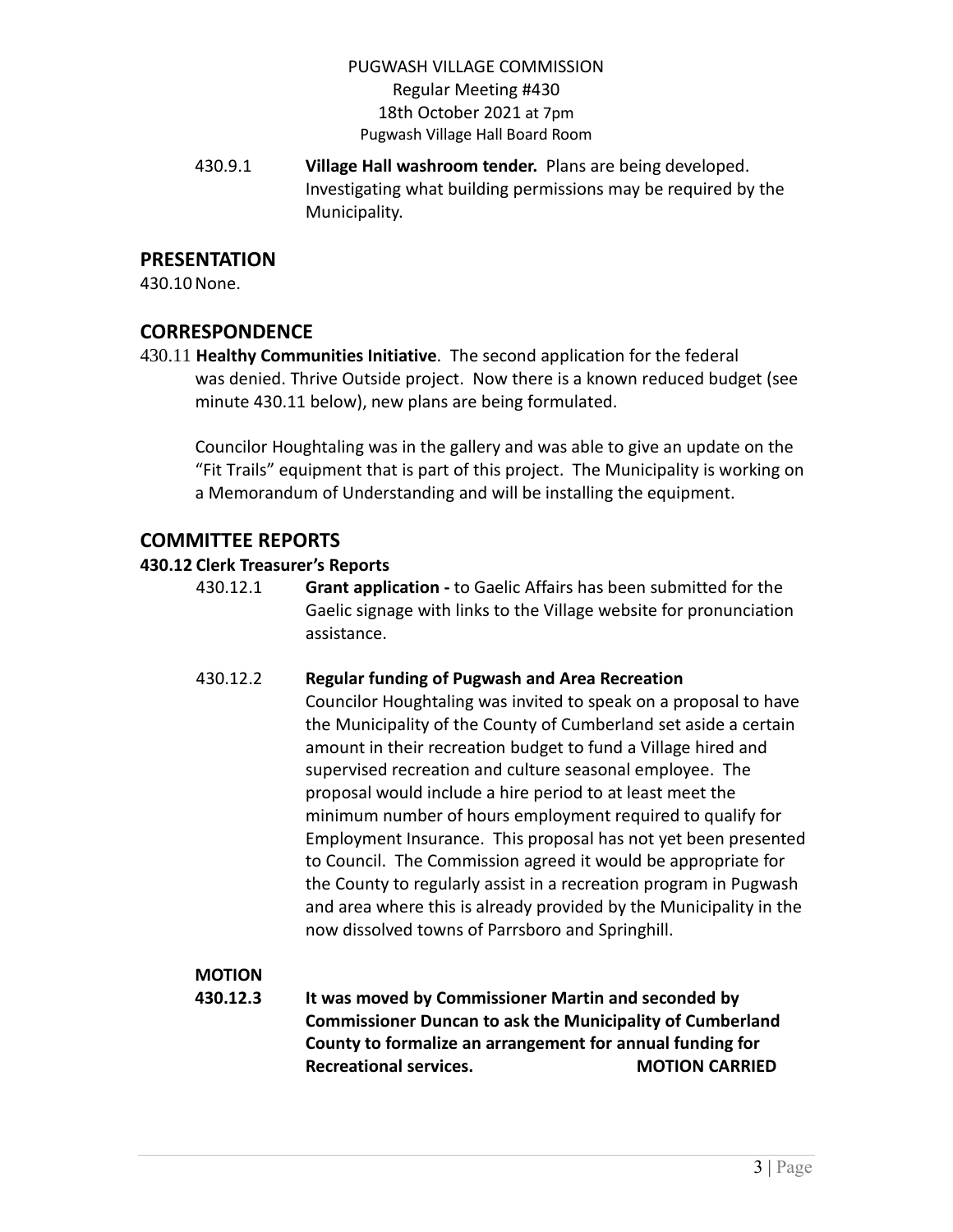## 430.12.4 **CN Train Station**

Northumberland Masonry did some more repairs to the brick façade today. This maintenance work makes the building safer, more attractive and preserves the structure under the façade.

## 430.12.5 **Audit Services**

The audit services contract will expire at the end of the next fiscal year. A motion to retain the same auditor for an additional year was passed at the AGM. The auditor has confirmed that he will continue to perform the same audit services at the same rate as described in the contract.

## 430.12.6 **Financials and Banking**

The bank account is now in a much cheaper business plan at Scotiabank.

Budget planning meetings should start in December at the latest.

The Gas Tax has been renamed the Canada Community Fund. The Municipality will be asked to commit a certain proportion of their fund to the Village of Pugwash. The Association of Nova Scotia Villages (ASNV) is talking to the Minister's office asking to formalize Villages' appropriate share of the fund.

430.12.7 **Strategic Planning workshops** with Municipal Affairs staff - Commissioners are asked to confirm their best availability for the workshops.

## 430.13 **Accessibility (Municipality)**

No report.

## 430.14 **Association of Nova Scotia Villages**

The annual conference, workshops and AGM were in New Minas and attended by Chair Mundle, Commissioners Martin and Duncan and the Clerk. After a rather dull first speaker, most the remaining content was useful. Commissioner Martin reported that the Minister has confirmed that his department will keep up good communications with the Association.

The Village of Pugwash will host the ANSV AGM in 2023.

#### 430.15 **Audit Committee**

No report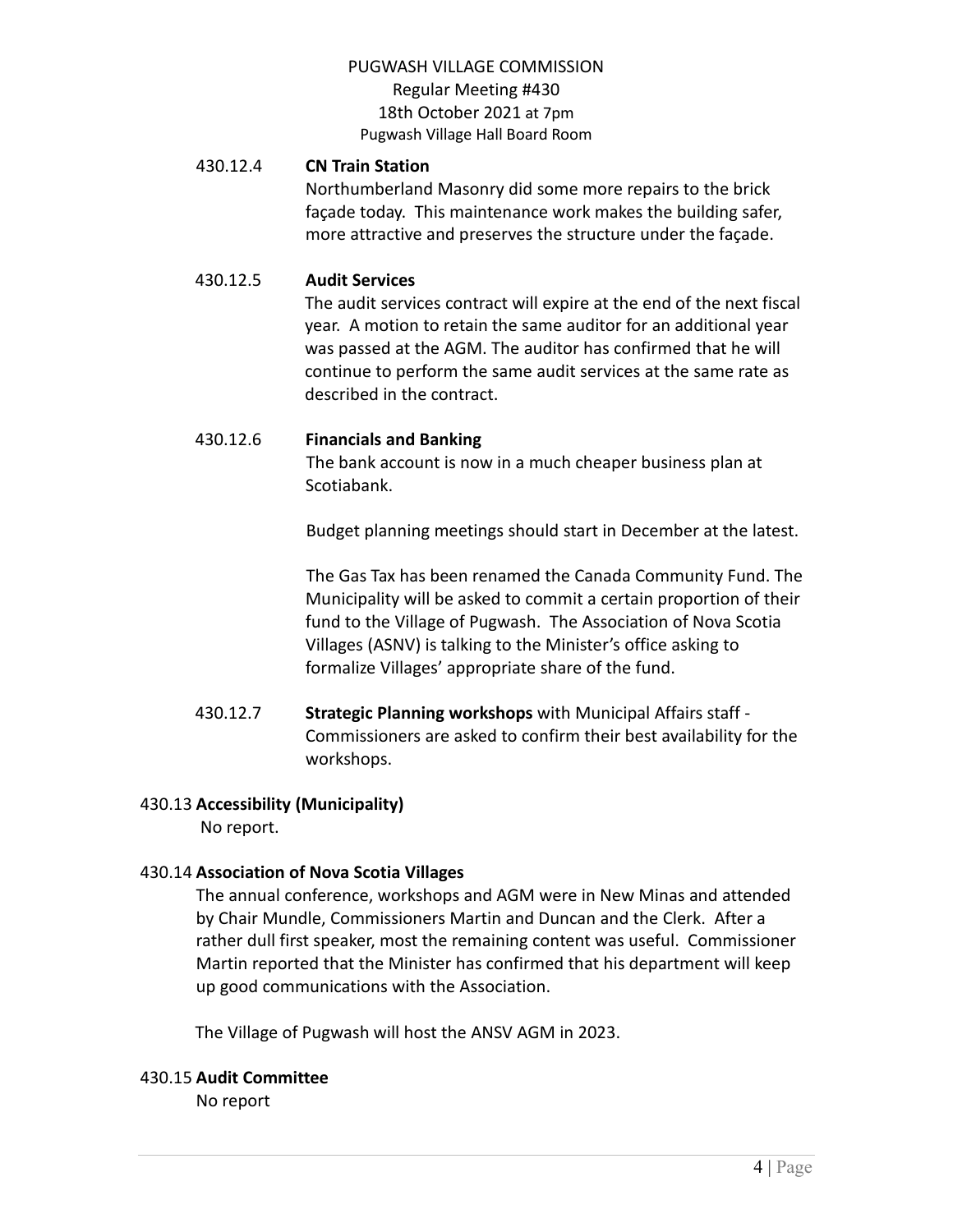## 430.16 **Physician Recruitment and Retention**

No new report from the committee. It is reported that Doctor Saminov will be leaving his family practice in December. It is hoped the new hospital will attract new health professionals.

## 430.17 **Communities in Bloom (CIB)**

The Clerk will work on Memorandum of Understanding (MOU) to formalize the Village's position on banner placement, choice of flowers for plantings, cost sharing for flowers and gardener.

## 430.18 **Library**

Councilor Houghtaling reported that draft designs are ready so that a committee meeting can be called very soon.

# **MOTIONS**

430.19 None.

# **NOTICE OF MOTIONS**

430.20 None.

# **NEW OR OTHER BUSINESS**

#### 430.21 **Banner bracket placement**

The original banners and brackets were purchased by the Village in 2010 with a cost share arrangement with Communities in Bloom (CIB). They have been used for seasonal banners chosen by CIB and, more recently, by the Pugwash Legion (Remembrance Day) and parents of the graduating students from the high school.

Chair Mundle is concerned that not all banner brackets are placed at a minimum 14' height above the travelled part of the highway. There is a potential for a tall vehicle to collide with the brackets. Brackets could remain lower if installed on the inside of the poles. Chair Mundle would like to see all unused brackets removed. It was noted that the correct placement of the brackets may result in additional work and need of resources to reach them to install or remove banners.

A policy or MOU will be drafted and circulated to all users of the brackets as to where brackets will be, when banners may be installed or taken down and by whom.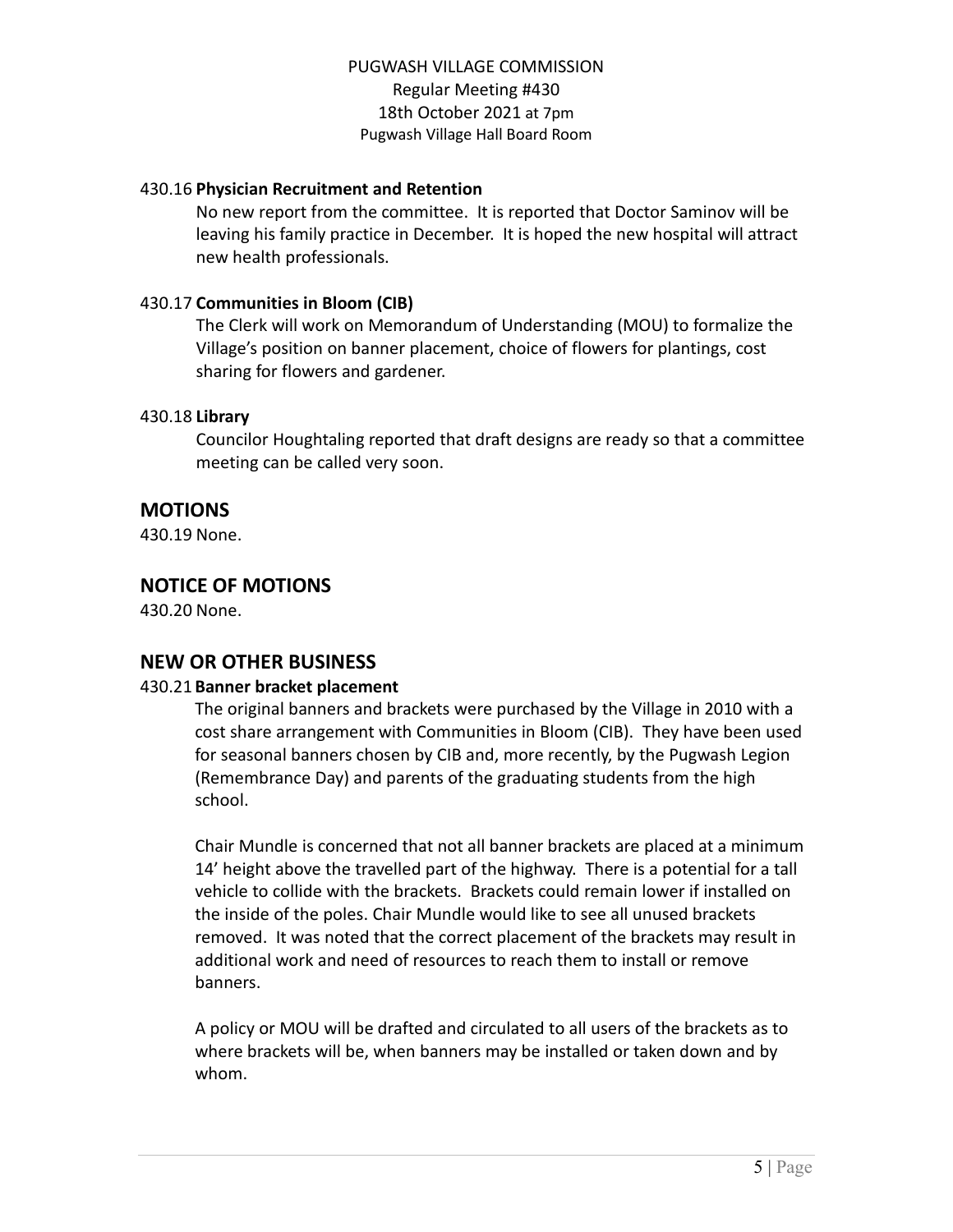#### 430.22**Donation recognition**

Recognition will be made in the Village newsletter.

#### **MOTION**

# **430.23 It was moved by Commissioner Martin and seconded by Commissioner Wilson to consider a new array of flagpoles in Eaton Park. MOTION CARRIED**

Commissioner Martin said that there is an increased interest in flag flying for permanent and occasional flags. There are currently two flagpoles in Eaton Park. A third was removed to make room for the Pugwash Harbourfront Centre. The original three poles were made locally in 1985. The Provincial flag is taken down to make rooms for special or seasonal flags such as Pride, Gaelic, Acadian.

The Clerk will investigate pricing for new flagpoles with or without cross beams.

#### 430.24**Vaccine policies**

Draft policies for staff and the public were presented by the Clerk. After lengthy discussion on the matter, including the mixed results from a recent survey of Municipalities. The Commission decided to table the subject until the next meeting.

#### 430.26 **Traffic control**

Commissioner Martin requested that the Village ask NS Department Public Works to relocate the crosswalk at Durham just to the east of Russell to the west side of Russell Street. This location has better visibility and is seems to be the more frequently used location by pedestrians accessing the Farmers Market.

Commissioner Martin requested that the location of the speed limit change from 50km/hr to 80km/hr to the east of the Village on Route 6 be moved east so that the fire station would be included within a 50km/hr zone.

The Clerk will investigate costing to purchase or rent solar powered speed notification boards.

430.27 The next regular meeting of the Pugwash Village Commission will be Monday, 7pm 8<sup>th</sup> November, 2021.

#### **ADJOURNMENT**

430.28 The meeting was adjourned at 8:55pm by motion from Commissioner Duncan.